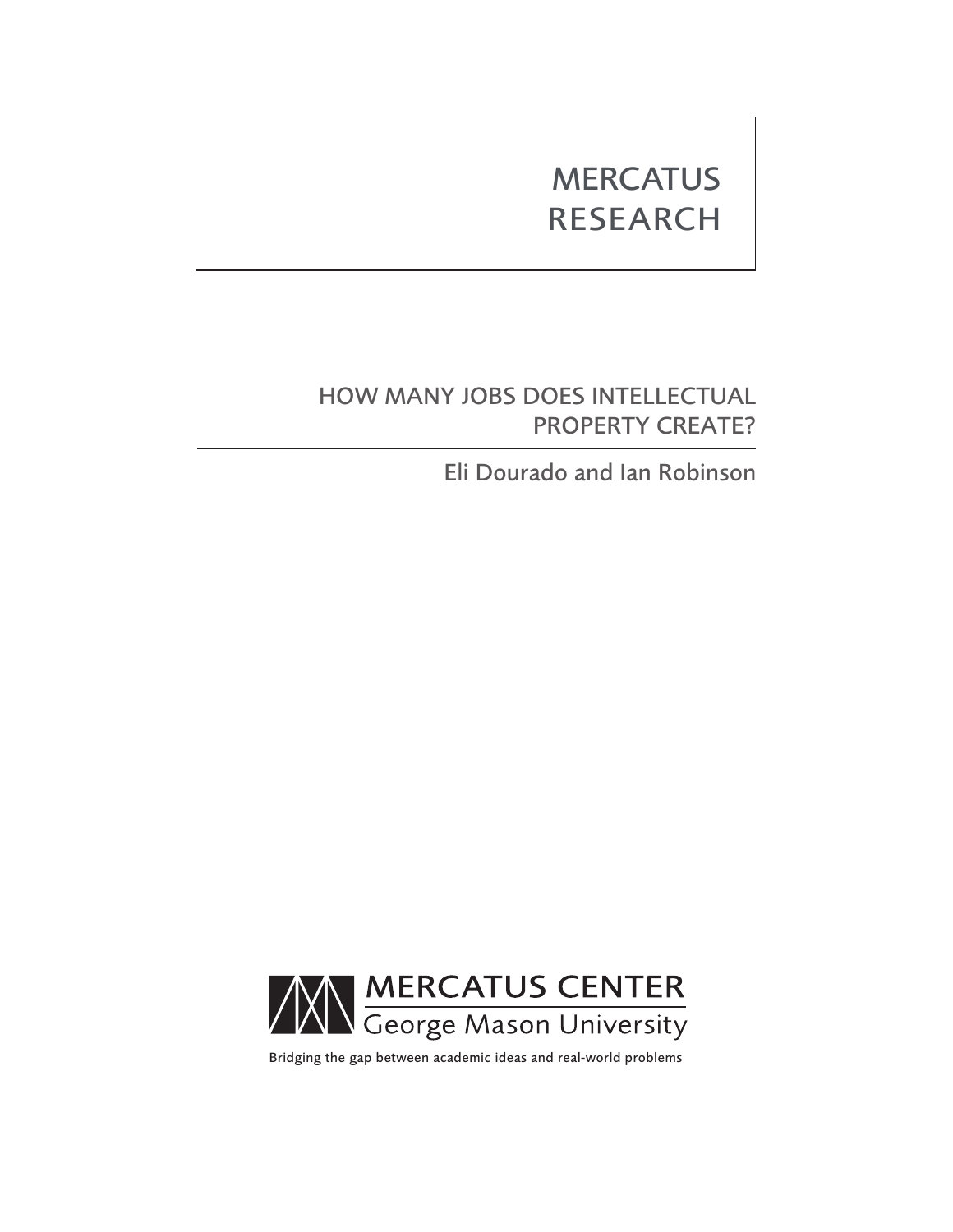#### ABOUT THE MERCATUS CENTER AT GEORGE MASON UNIVERSITY

THE MERCATUS CENTER at George Mason University is the world's premier university source for market-oriented ideas—bridging the gap between academic ideas and real-world problems.

A university-based research center, Mercatus advances knowledge about how markets work to improve people's lives by training graduate students, conducting research, and applying economics to offer solutions to society's most pressing problems.

Our mission is to generate knowledge and understanding of the institutions that affect the freedom to prosper and to find sustainable solutions that overcome the barriers preventing individuals from living free, prosperous, and peaceful lives.

Founded in 1980, the Mercatus Center is located on George Mason University's Arlington campus.

[www.mercatus.org](http://mercatus.org/)

Copyright © 2014 by Eli Dourado, Ian Robinson, and the Mercatus Center at George Mason University

Mercatus Center at George Mason University 3434 Washington Boulevard, 4th Floor Arlington, VA 22201 703-993-4930 [www.mercatus.org](http://mercatus.org/)

Release date: August 6, 2014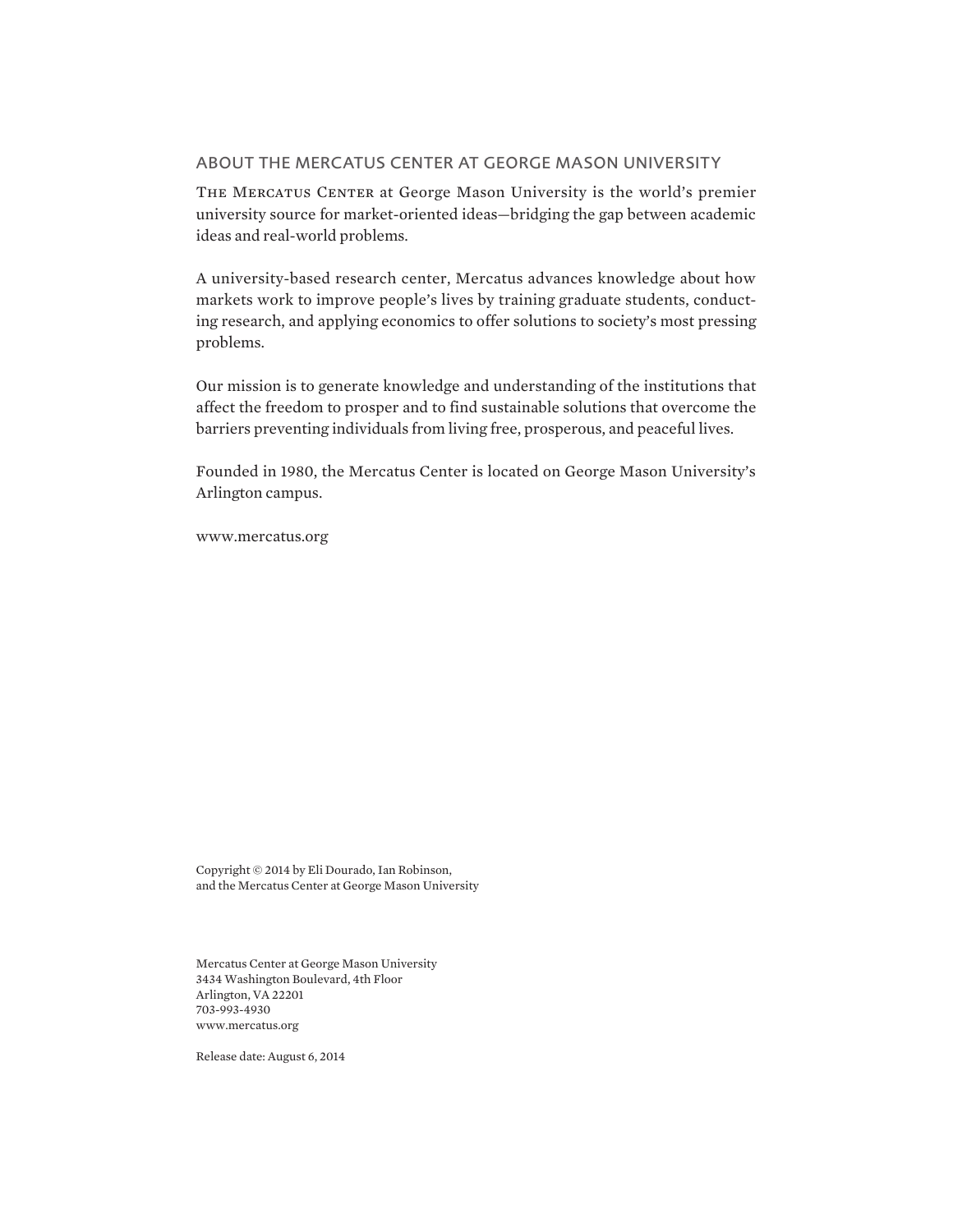#### ABOUT THE AUTHORS

Eli Dourado is a research fellow in the Technology Policy Program at the Mercatus Center at George Mason University. He specializes in Internet governance, intellectual property, political economy, and the economics of technology. His writing has appeared in the *New York Times*, the *Washington Post*, *Foreign Policy*, the *Guardian*, *Ars Technica*, and *Wired*, among other outlets.

In 2012, Dourado cocreated the International Telecommunication Union transparency site WCITLeaks.org and participated in the World Conference on International Telecommunications as a member of the US delegation. Along with WCITLeaks cocreator Jerry Brito, he won an IP3 award from Public Knowledge in 2013 for his contributions on Internet governance.

Dourado is a PhD candidate in economics at George Mason University and received his BA in economics and political science from Furman University.

Ian Robinson holds an MA in economics from George Mason University and is an alumnus of the Mercatus MA Fellowship program. While at Mercatus, his research areas included US financial regulation, federal export loan guarantee programs, intellectual property, and macroeconomics. Before becoming a Mercatus MA Fellow, Ian earned a BS in industrial design *cum laude* from James Madison University and worked for several years in real estate and small business finance.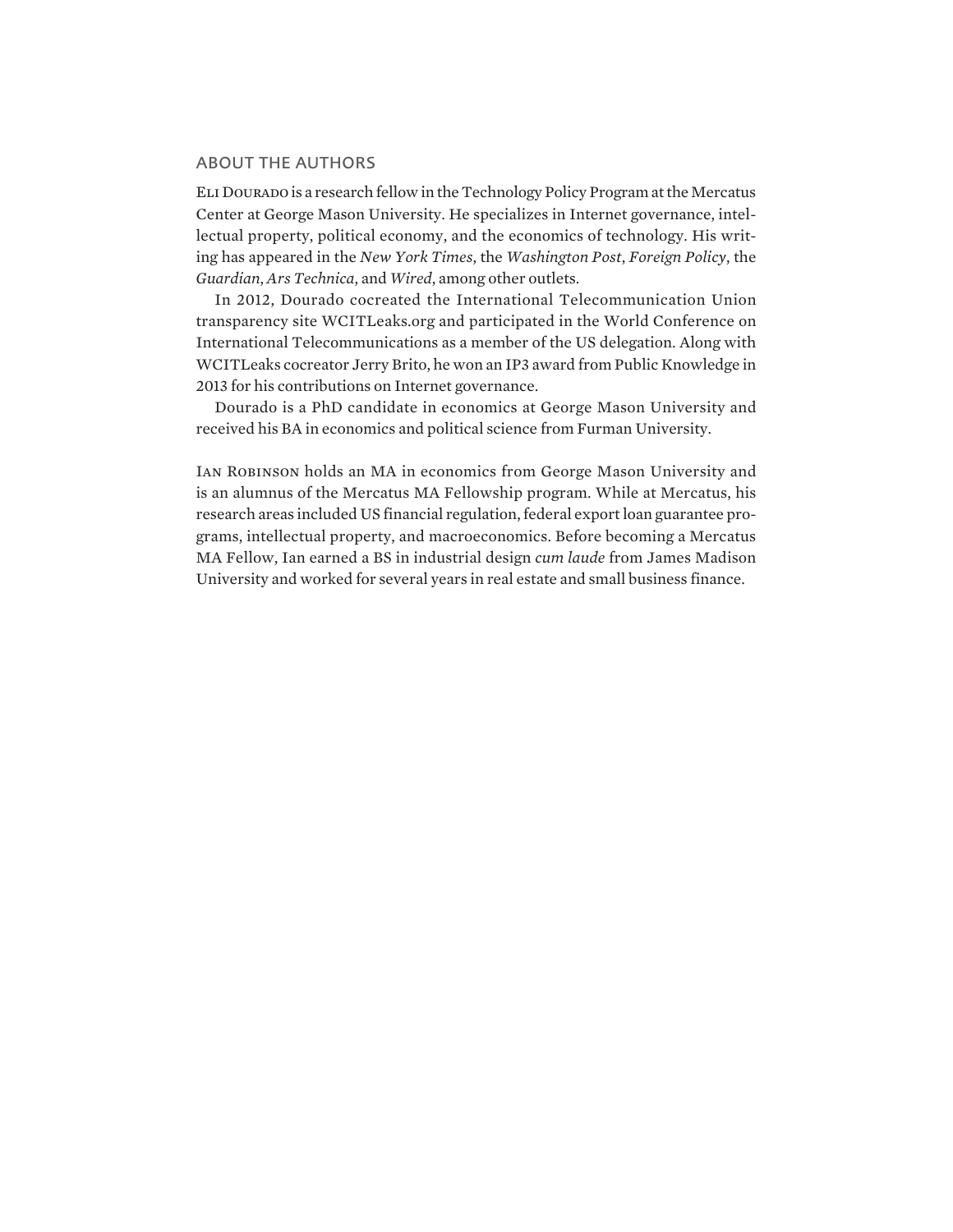### ABSTRACT

In the past two years, a spate of misleading reports on intellectual property has sought to convince policymakers and the public that implausibly high proportions of US output and employment depend on expansive intellectual property (IP) rights. These reports provide no theoretical or empirical evidence to support such a claim, but instead simply assume that the existence of intellectual property in an industry creates the jobs in that industry. We dispute the assumption that jobs in IP-intensive industries are necessarily IP-created jobs. We first explore issues regarding job creation and the economic efficiency of IP that cut across all kinds of intellectual property. We then take a closer look at these issues across three major forms of intellectual property: trademarks, patents, and copyrights.

*JEL* codes: O34, J21

Keywords: intellectual property, trademark, patent, copyright, jobs, employment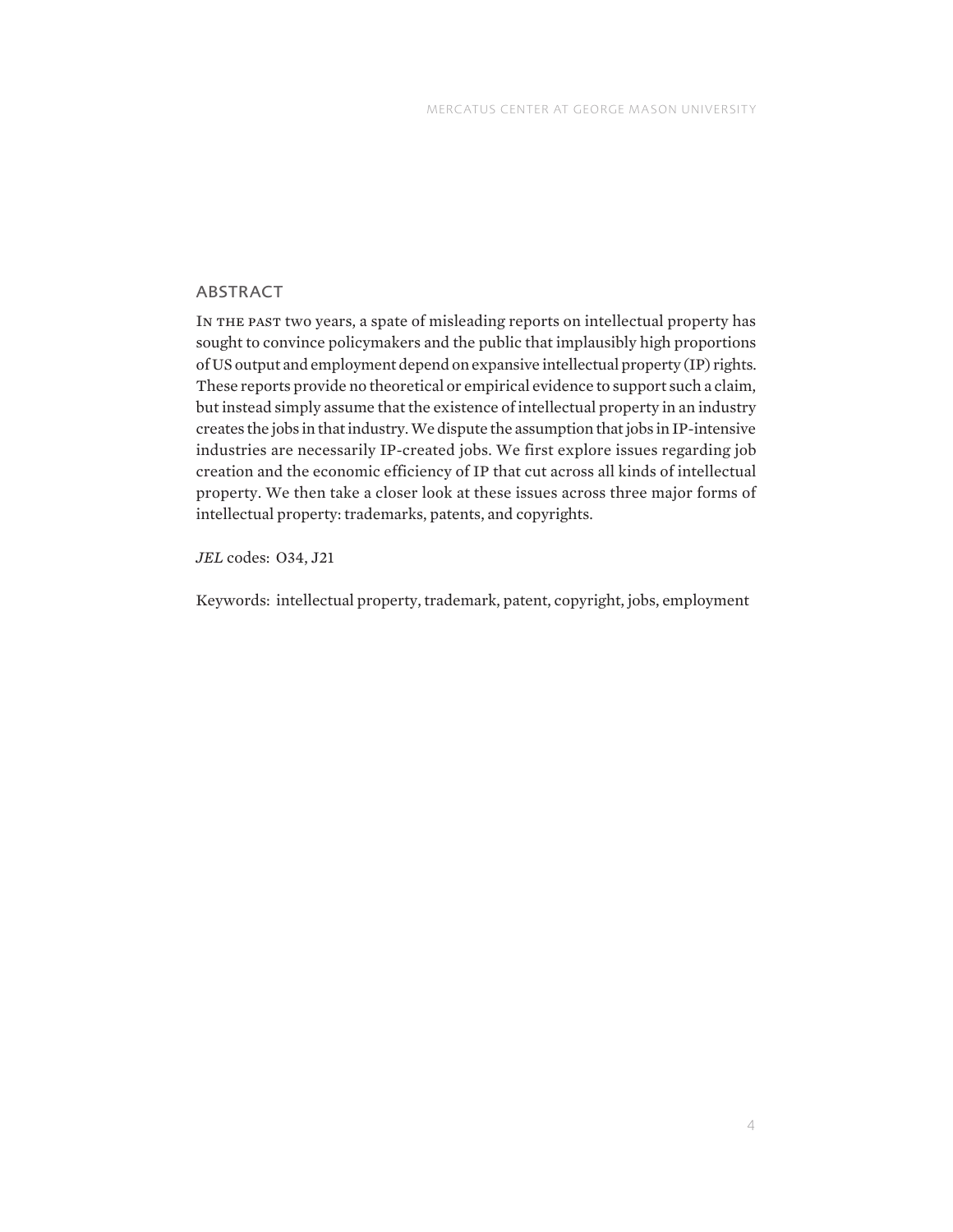IN THE PAST two years, a spate of misleading reports on intellectual property (IP) has generated significant confusion among policymakers. Billed as empirical research, the reports aim to convince policymakers and the publ n the past two years, a spate of misleading reports on intellectual property (IP) has generated significant confusion among policymakers. Billed as empirical research, the reports aim to convince policymakers and the public that intellectual property rights.

But do as many as one-third of all US jobs depend on strong IP protection? Would millions of jobs be lost if IP laws were weakened? These reports, which attempt to uncover the link between employment statistics and intellectual property protection, don't answer such questions. Instead they make the substantial leap from the fact that IP exists within a particular industry to the conclusion that job creation and employment in that industry hinge on strong IP protections. Yet these studies provide no theoretical or empirical evidence to support such a claim.

In March 2012, the US Patent and Trademark Office and the Economics and Statistics Administration copublished a report that sought to provide "a better understanding of the industries where IP plays a particularly important role."<sup>1</sup> Titled *Intellectual Property and the U.S. Economy: Industries in Focus* (hereafter referred to as *IPUSE*), this report identified 75 "IP-intensive" industry groups and estimated US employment and output for this set of industries in 2010. According to the report, IP-intensive industries directly accounted for over 27 million jobs (roughly one-fifth of all US employment) and added just over \$5 trillion in value to the domestic product.<sup>2</sup>

The US Chamber of Commerce's Global Intellectual Property Center launched a campaign called IP Creates Jobs for America, which provides an online, interactive map as well as several descriptive reports about US employment and output "driven" by strong IP protection.<sup>3</sup> The Global Intellectual Property Center's mission is "to

<sup>1.</sup> Economics and Statistics Administration and US Patent and Trademark Office, *Intellectual Property and the U.S. Economy: Industries in Focus* (March 2012), 2. Hereafter "IPUSE."

<sup>2.</sup> *IPUSE*, vi–vii.

<sup>3.</sup> Nam D. Pham, "Executive Summary," *IP Creates Jobs for America* (Washington, DC: Global Intellectual Property Center, 2013), [http://dev.theglobalipcenter.com/wp-content/uploads/2013/01/sfs](http://dev.theglobalipcenter.com/wp-content/uploads/2013/01/sfs_executive_summary_final1.pdf) [\\_executive\\_summary\\_final1.pdf.](http://dev.theglobalipcenter.com/wp-content/uploads/2013/01/sfs_executive_summary_final1.pdf) See also the Global Intellectual Property Center's IP Jobs Map, located at [http://www.theglobalipcenter.com/jobs-map/.](http://www.theglobalipcenter.com/jobs-map/)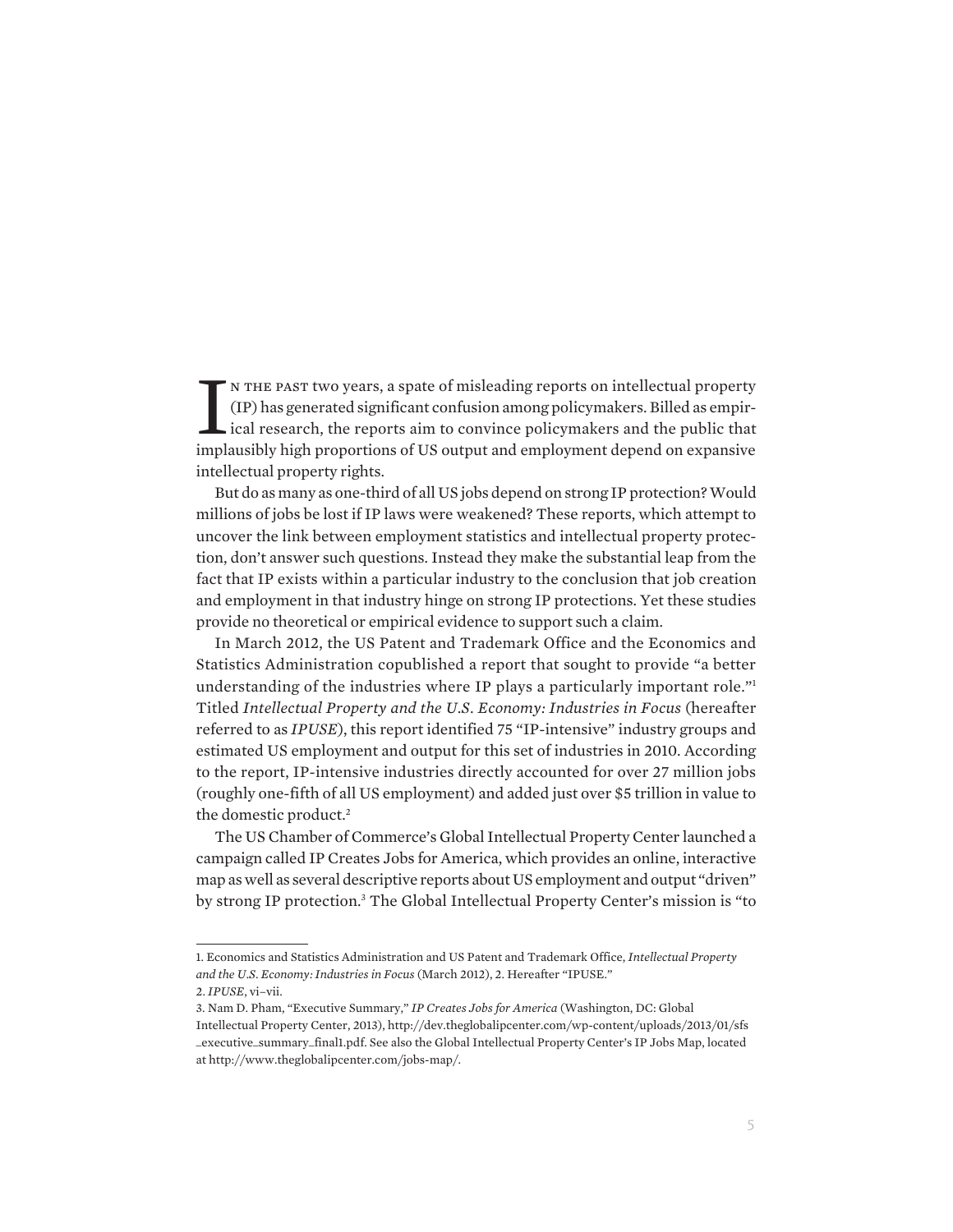champion intellectual property (IP) rights as vital for creating jobs." The campaign estimates that IP accounts for 55.7 million jobs and \$5.8 trillion of GDP, numbers it reaches by emphasizing the "indirect" employment effects of IP.

*The IP Commission Report*, released in May 2013, estimates that US firms experience over \$300 billion in lost revenues annually due to IP infringement. This report claims that stronger IP protections overseas would lead to the addition of millions of jobs to the US economy, greater research-and-development investment, and increased domestic growth.<sup>4</sup> It draws such conclusions based on the connection between the importance of intellectual property to small businesses and the supposed role of small businesses in job creation. The report walks readers through the example of a hypothetical start-up biotech company that is vulnerable to IP theft and is forced to close and lay off all its employees if and when its IP is stolen by a foreign entity. Stronger IP protections, it is argued, would prevent such events from happening in real life, leading to increased employment in the United States.

Finally, the International Intellectual Property Alliance released *Copyright*  Industries in the U.S. Economy in 2013.<sup>5</sup> The report finds that "core copyright industries" have accounted for more than \$1 trillion of US GDP in recent years, and that the figure is rapidly rising. Counting related industries, the statistic is even higher-\$1.7 trillion in 2012.

The figures presented by these reports are striking, and they are supported by anecdotes of piracy and IP theft from around the globe. The reports have influenced the policy discussion in Washington. For example, in a July 2013 op-ed, Rep. Marsha Blackburn opens by citing the US Chamber of Commerce's report: "U.S. industries reliant on intellectual property supported more than 55 million jobs, contributed to \$5.8 trillion in economic output and accounted for nearly 74 percent of total exports. These figures prove what should be obvious: Strong intellectual property (IP) rights are essential to expanding economic growth and fostering innovation."6

However, the claims are unsupported by any evidence linking job creation to intellectual property. These reports possess a common underlying assumption regarding both the causality and the predominance of intellectual property in creating jobs within US firms. For instance, *IPUSE* frames its analysis by describing intellectual property as the "key force behind U.S. economic growth and national competitiveness" and the protection of IP as the "key to creating new jobs and growing exports."7

<sup>4.</sup>The Commission on the Theft of Intellectual Property, *The IP Commission Report* (Seattle: National Bureau of Asian Research, May 2013), 2.

<sup>5.</sup> Stephen E. Siwek, *Copyright Industries in the U.S. Economy* (Washington, DC: International Intellectual Property Alliance, 2013).

<sup>6.</sup> Marsha Blackburn, "White House Must Strengthen Foundation of US Innovation," *Hill*, July 9, 2013, [http://thehill.com/special-reports/innovation-a-intellectual-property-july-2013/309999-white-house](http://thehill.com/special-reports/innovation-a-intellectual-property-july-2013/309999-white-house-must-strengthen-foundation-of-us-innovation-) [-must-strengthen-foundation-of-us-innovation-.](http://thehill.com/special-reports/innovation-a-intellectual-property-july-2013/309999-white-house-must-strengthen-foundation-of-us-innovation-) 7. *IPUSE*, i.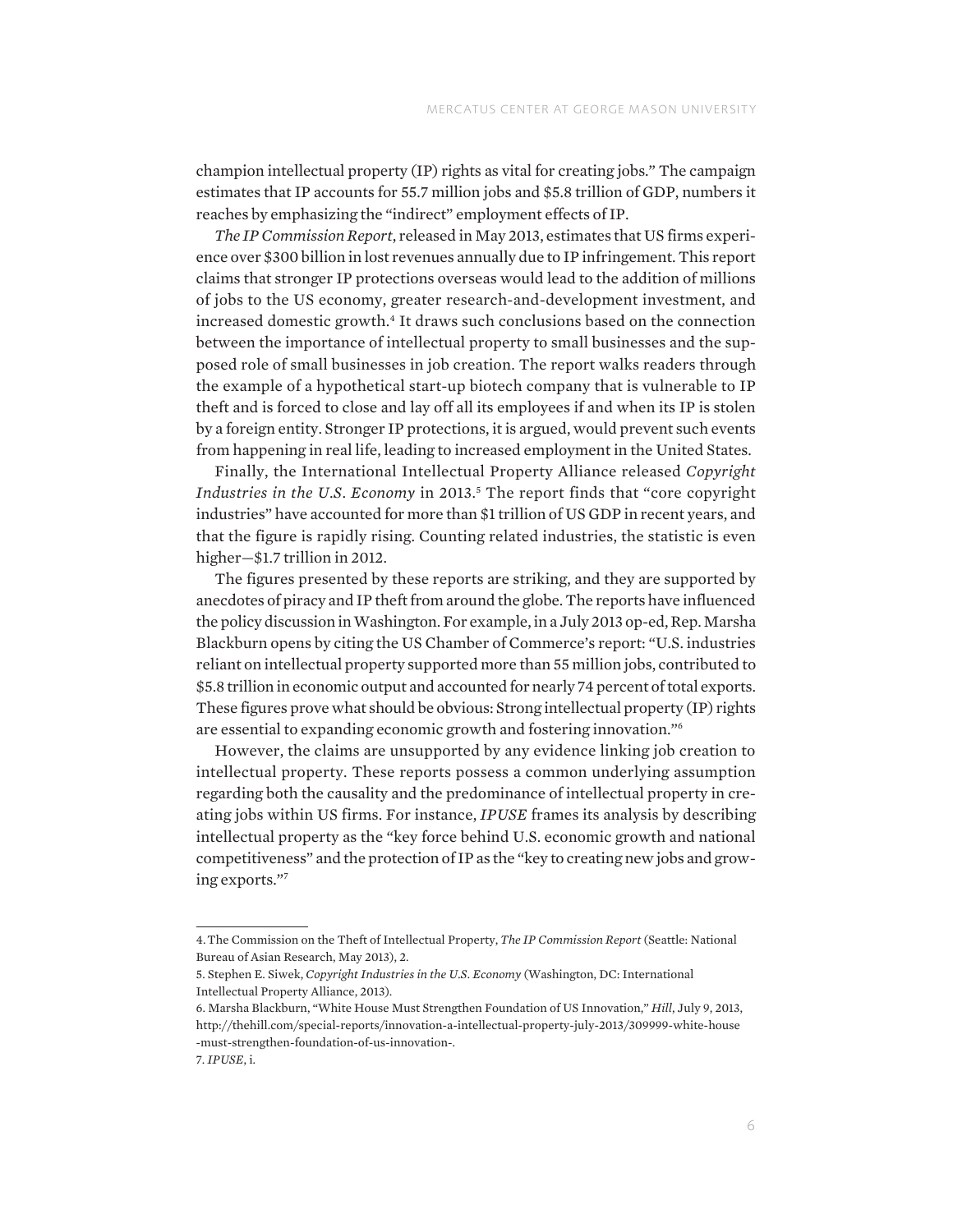In this paper, we explore the assumption that jobs in IP-intensive industries are necessarily IP-*created* jobs. We first explore issues regarding job creation and the economic efficiency of IP that cut across the various forms of intellectual property. We then take a closer look at these issues across three major forms of intellectual property: trademarks, patents, and copyrights.

#### IP AND THE ECONOMY

BEFORE ADDRESSING SOME issues associated with the employment analysis of each of the three major forms of intellectual property, it is worth evaluating some of the problems that cut across trademarks, copyrights, and patents. Even at a general level, it is fallacious to equate employment within an IP-intensive industry with an economic benefit of IP.

Perhaps most fundamentally, jobs are not ends in themselves, and counting the number of jobs created is therefore not the best way to evaluate a policy. As Bryan Caplan notes, "Economists have been at war with make-work bias for centuries. [19th-century French economist Frédéric] Bastiat ridicules the equation of prosperity with jobs as 'Sisyphism,' after the mythological fully employed Greek who was eternally condemned to roll a boulder up a hill."8 Economic progress, Bastiat says, is defined by an increasing ratio of output to effort—indeed, economic nirvana is achieved when there is high output and zero labor effort.

Lawmakers could create jobs by requiring that construction projects be performed with spoons instead of shovels or tractors. Such a policy, however, would reduce worker productivity and decrease total economic output. Consequently, this spoon mandate would not promote economic progress.

Likewise, some of the jobs created by IP may harm the economy instead of helping it. Suppose IP laws necessitated that every firm hire 10 additional IP lawyers, but otherwise left output unchanged. IP could be said to create millions of additional jobs, but these would be jobs that reduced real output per worker, jobs that moved society further away from economic nirvana. They should be reckoned as economic *costs* of IP, not economic benefits. If (counterfactually) this were the only effect of IP, then abolition of IP would mean that the effort of the heretofore unproductively employed IP lawyers could be redirected to more productive uses.

Second, an accounting of the employment created by intellectual property necessarily focuses on what Bastiat called the "seen," as opposed to the "unseen,"<sup>9</sup> effects of IP. Consumers ultimately pay the salaries of any newly employed workers through

<sup>8.</sup> Bryan Caplan, *The Myth of the Rational Voter: Why Democracies Choose Bad Policies* (Princeton: Princeton University Press, 2007), 41. See also Frédéric Bastiat, *Economic Sophisms* (Irvington-on-Hudson, NY: Foundation for Economic Education, 1964).

<sup>9.</sup> Frédéric Bastiat, *Selected Essays on Political Economy* (Irvington-on-Hudson, NY: Foundation for Economic Education, 1964).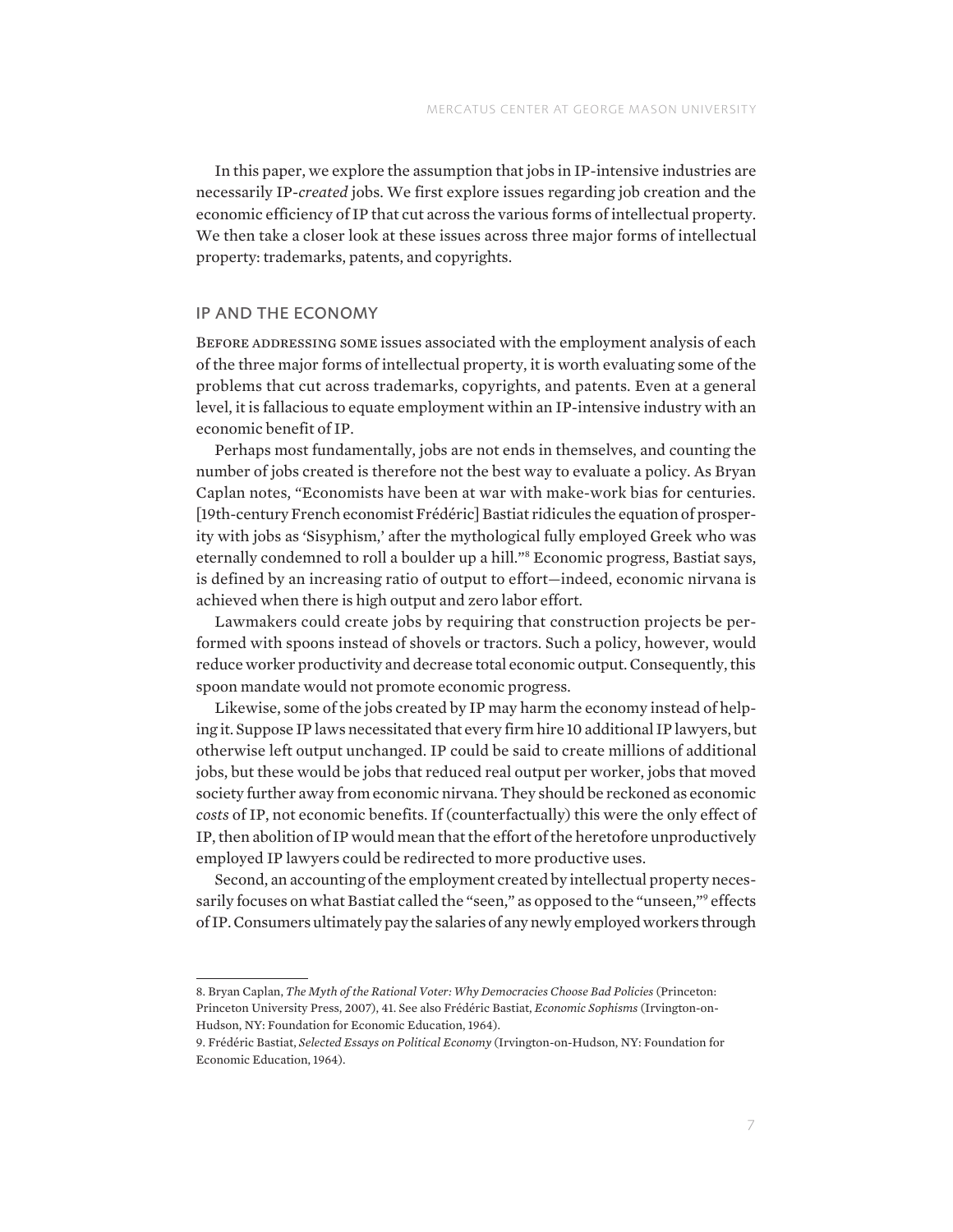their (now higher) expenditure on IP-intensive products. But in the absence of the "new employment," consumers would have extra money to spend on other products and services, which would support the creation of different jobs, which of course cannot be observed. Unless the jobs that intellectual property creates are better for the economy than the ones that are replaced, IP at best moves jobs from this "unseen" domain to the seen one.

Third, as a matter of basic logic, it is not the case that every job—or even most jobs—in IP-intensive industries would not exist but for the existence of IP. The fact that an industry is IP-intensive, as defined by *IPUSE*, does not necessarily indicate that an industry's output or employment is IP-dependent.<sup>10</sup>

As a reductio ad absurdum, consider the blogging "industry." As a matter of law, all authors are automatically, without registration or any other formal notice, bestowed with a copyright in their blog posts. Since the entire output of the blogosphere is copyrighted, under *IPUSE*'s methodology it would qualify as an IP-intensive industry (if it were considered an industry). Nevertheless, it seems clear that copyright protection accounts for at best a tiny sliver of bloggers' output—the vast majority of blogs are accessible without a paid subscription, and many bloggers do not attempt to monetize their posts (with ads, say) at all.

If some industries resemble blogging—for example, if copyrights are automatically awarded but not relied on, or if patenting is done for primarily defensive purposes, or if trademarks exist but are rarely relied on by consumers—then *IPUSE* and the other reports that rely on simplistic counts of IP grossly overstate the number of jobs due to intellectual property. For these industries, IP intensity is not a reliable indicator of IP dependence.

Fourth, intellectual property is not the only way to incentivize creation and invention. Prizes and awards can stimulate production of new innovations or creative works. Assurance contracts, such as those enabled by new online crowdfunding platforms like Kickstarter and Indiegogo, are another mechanism by which creation can be rewarded. Governments or wealthy individuals can also commission creative works or fund research teams. When these studies estimate the number of jobs created by intellectual property, they typically make a static comparison to a baseline in which no other policies or institutions adapt to accommodate the need to incentivize creation. These studies will therefore overcount the number of jobs due to IP.

As a general matter, intellectual property law can overprotect as well as underprotect. When it overprotects, it creates jobs without a corresponding increase in

<sup>10.</sup> *IPUSE*, 33. The analysis from the Patent and Trademark Office and the Economics and Statistics Administration explicitly acknowledged that the value and purpose of holding IP varies across companies. For instance, some firms use patents solely as a measure of employee performance, meaning the IP behind the patent makes perhaps no contribution to the firm's earnings and consequently the existence of the particular position. Instead the defined unit of IP is used as a measure of the outputs by a specific employee within a given position.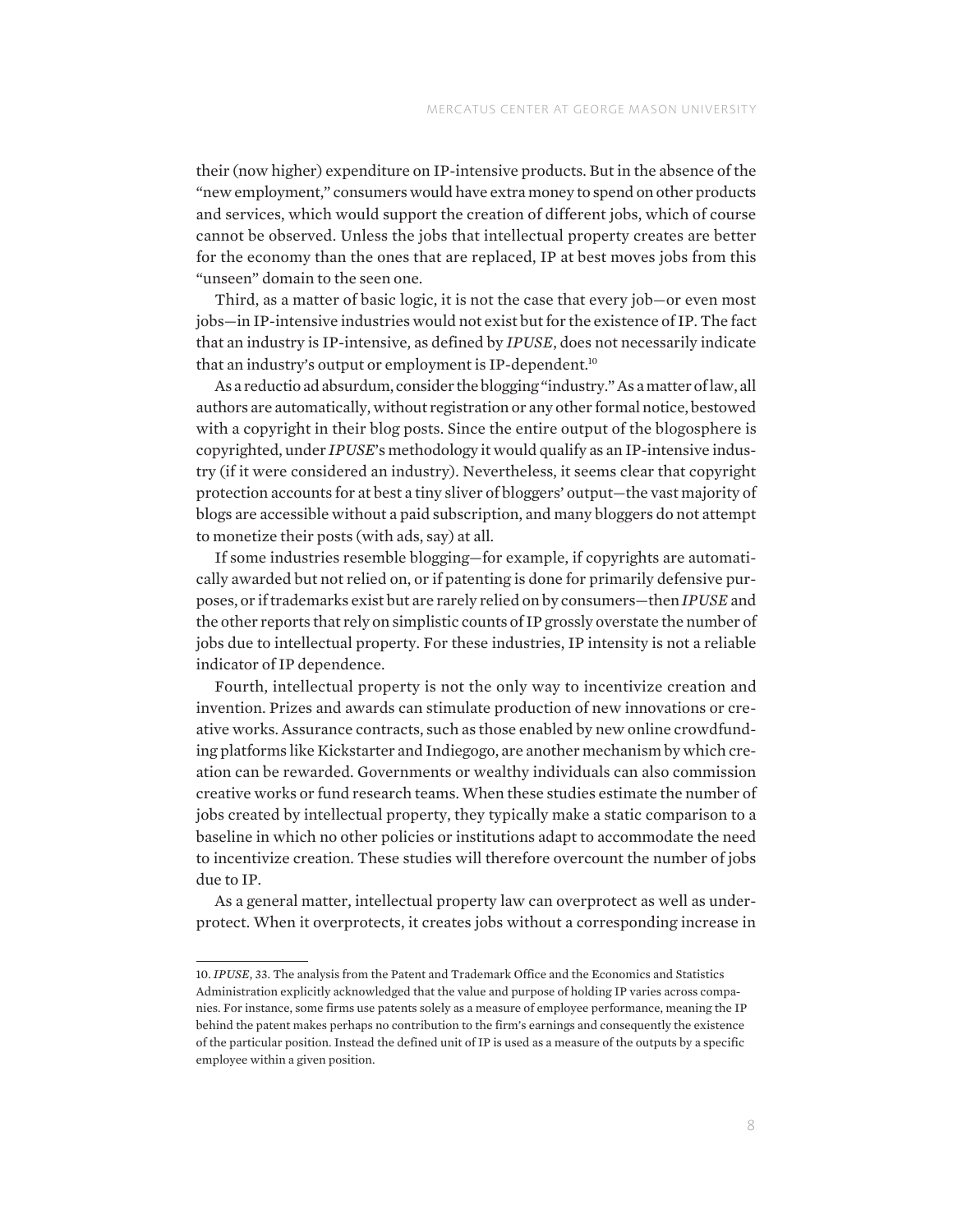real output, it creates jobs by destroying other jobs that are not accounted for, and at the margin it accounts for very little of the actual output created by supposedly IP-intensive industries. These facts should be borne in mind as we examine the specific claims that have been made about particular industries and kinds of IP.

#### **TRADEMARKS**

Trademark-intensive employment appears to make up the bulk of the claimed IP-*created* jobs. The IP Creates Jobs for America campaign counted as IP-created any position within a company that reported positive research-and-development spending, as well as any position at a company falling within one of the six predefined copyright-intensive industries.11 Jobs that "depend" on trademarks were supposedly captured through the use of research-and-development spending figures, but how is not exactly clear.12 The analysis then used "multipliers" to more than triple the total number of jobs attributable to intellectual property. Putting aside these questionable methods, the IP Creates Jobs for America publications fail to provide a breakdown of the number of jobs attributable to each type of intellectual property; it is therefore not entirely clear by their account exactly how many jobs are associated with trademarks.

In contrast, the *IPUSE* authors developed clear and defensible methods for classifying industry groups as IP-intensive for each of the three major types of intellectual property in the United States.13 The analysis used four-digit North American Industrial Classification System (NAICS) codes to identify 75 industry groups as intellectual-property-intensive. Figure 1 shows the composition of jobs attributed to firms within IP-intensive industries based on IP type.

<sup>11.</sup>Pham, *IP Creates Jobs*, 3.

<sup>12.</sup> Ibid. This document states, "Economic literature suggests research and development (R&D) expenditures are positively correlated with the number of patents and the number of trademarks in both large and small firms." Beyond this statement, there is no description of the magnitude of the correlation(s) and no citation of research to support the claim.

<sup>13.</sup>To gauge patent intensity, *IPUSE* seeks to put all industries on a "level playing field" and therefore divides the number of utility patents issued to a particular industry between 2004 and 2008 by the total number of employees in that industry (pp. 5–6). It identifies trademark-intensive industries using three methods: First, using the entire population of trademark registrations, the report matches the data to information regarding the registrants' primary industries and employment statistics. From these data, the report derives a measure of trademarks per employee and then ranks industries. Second, the report utilizes a list of the top 50 corporate trademark registrants published by the Patent and Trademark Office and identifies the top industry groups. Third, the researchers make use of a representative, random sample of trademark registrations in order to confirm the identified trademark-intensive industries and capture any small firms underrepresented by the previous two methods (p. 8). The report designates copyright-intensive industries based on the World Intellectual Property Organization's *Guide on Surveying the Economic Contribution of the Copyright-Based Industries* (p. 30).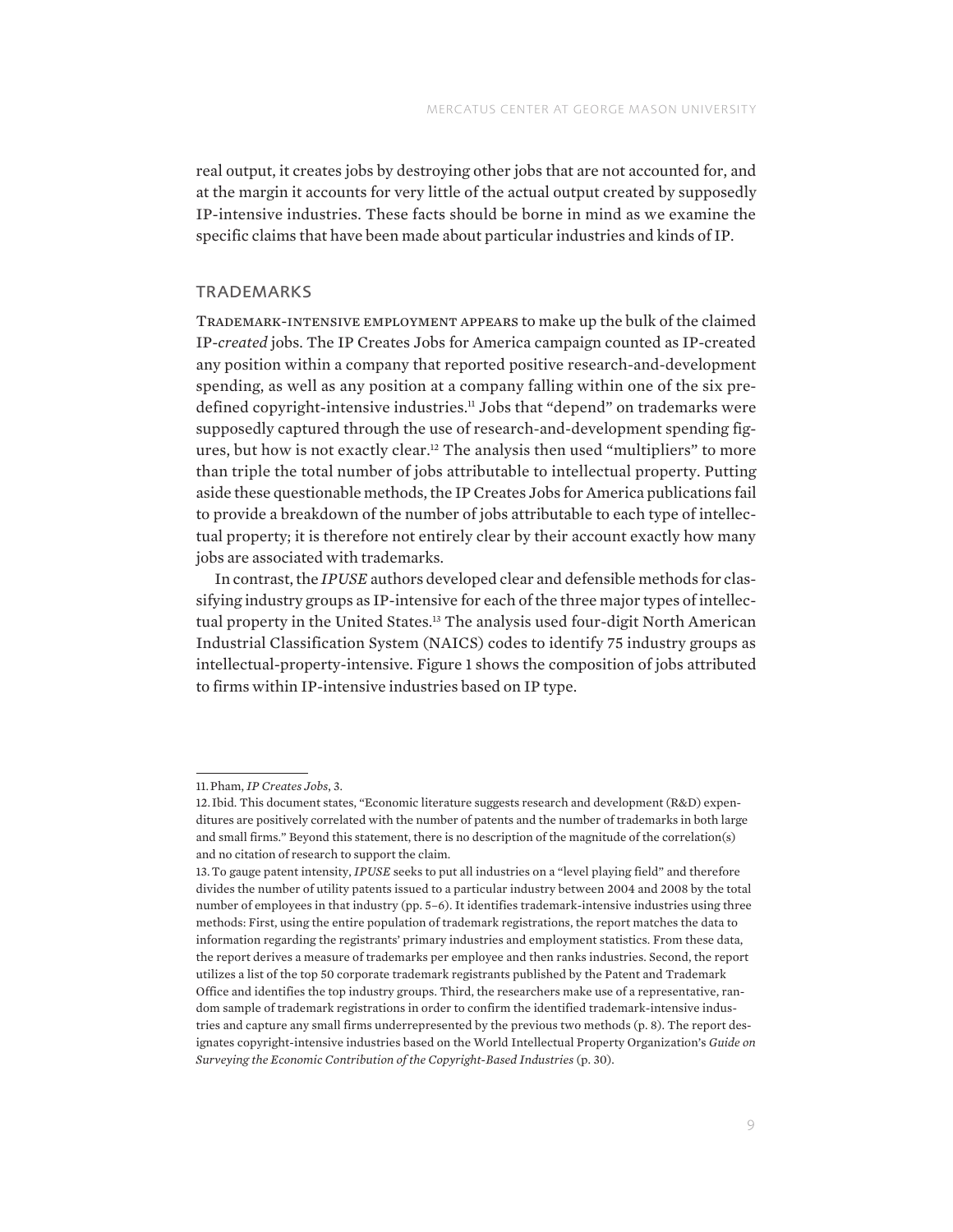

#### FIGURE 1. EMPLOYMENT BY INTELLECTUAL PROPERTY TYPE

*Source: Economics and Statistics Administration and US Patent and Trademark Office,* Intellectual Property and the U.S. Economy: Industries in Focus *(March 2012), 39.*

According to *IPUSE*, roughly 72 percent of the identified IP-intensive jobs are trademark-intensive. In other words, the vast majority of the tens of millions of jobs claimed to be *created* by IP turn out to be in places where the value and purpose of intellectual property likely exhibit the widest variation. The list spans pharmaceuticals to residential construction to sporting-goods retailers—all apparently identified as trademark-intensive. The implication remains that every single position at those firms depends on IP. Do the jobs of framers, roofers, plumbers, and electricians truly depend on intellectual property, and in particular strong trademark protections both domestically and abroad? Even when they are necessary, trademarks add value to a company in the same way that telephones do. It is difficult to imagine a company that does not use phones, but that hardly gives phone companies fair claim to providing most of the value of all businesses. Trademarks, phones, desks—a thousand things prove near-necessary to making money. No one of them gets all the credit for the result.

A closer look at the full list of trademark-intensive industries reveals that IP, in fact, is likely to play a limited role in many of the 22.6 million jobs ostensibly dependent on this form of intellectual property.<sup>14</sup> It seems far more reasonable to assume that for many of the firms a substantial portion of their products' value is

<sup>14.</sup> See *IPUSE* at 35–38.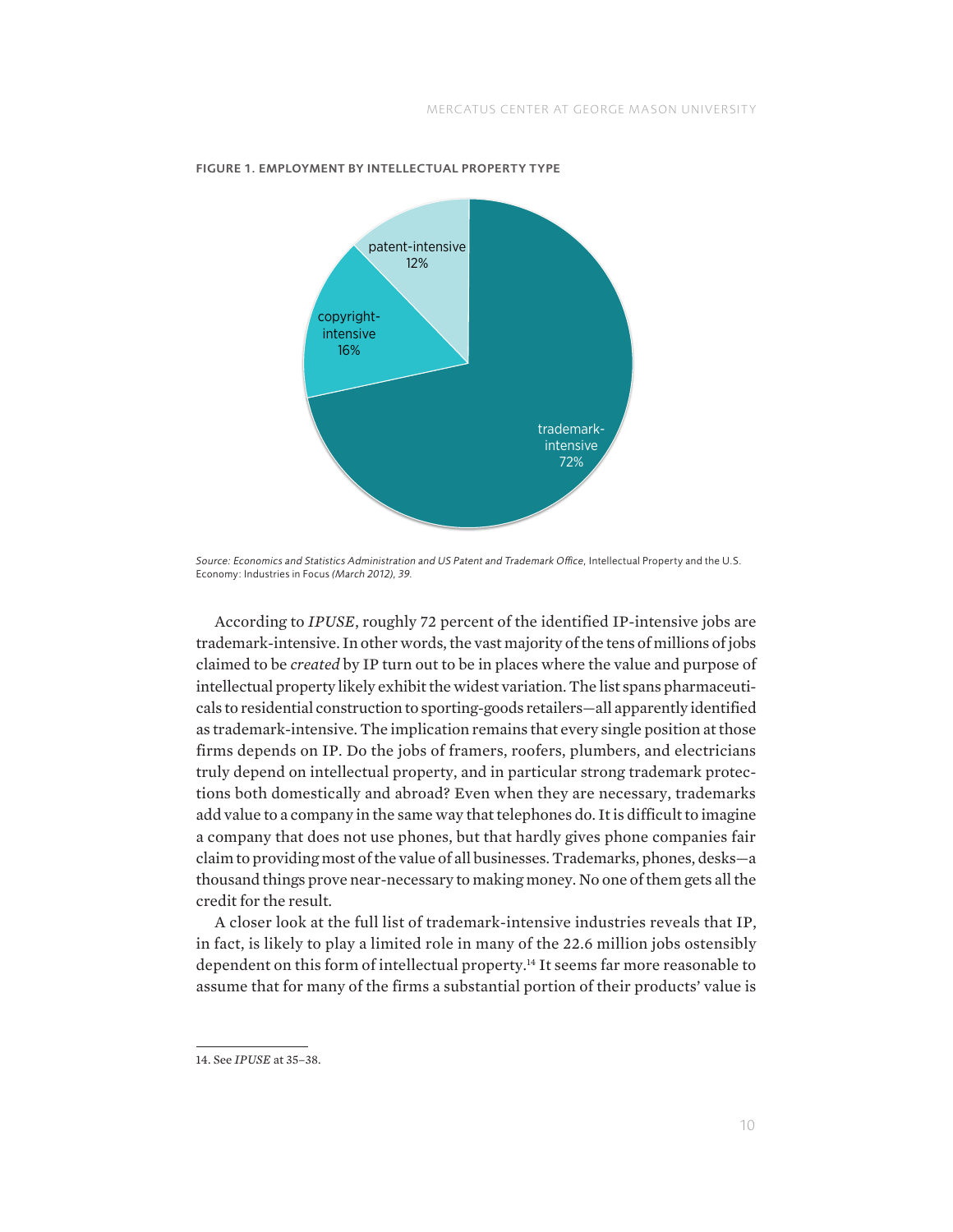added independent of any trademark. In some instances trademarks likely play a more significant role, either across the industry as a whole or to specific positions within that industry. Overstating the relationship between trademarks and job creation across the board undermines the credibility of this argument and distracts policymakers from the instances where trademarks do in fact contribute significant value.

Another factor to consider entails a more fundamental question regarding the relationship between trademarks and their value to society. The economic case for trademarks hinges on their role as a consumer-protection mechanism. Many characteristics of goods only reveal themselves upon use of the product, not at the time of purchase. In order to ensure that goods meet consumers' expectations, firms put their reputations on the line. If customers are unhappy with their purchases, they can tell others not to patronize the producers. However, to use reputation to protect themselves against shoddy products, customers must know with whom they are dealing. If low-quality firms can masquerade as reputable ones, the whole system breaks down.

Trademarks, therefore, play an important role in the economy: protecting consumers by informing them about the producer of the goods they are interested in buying. But trademarks have no other social value. It is difficult to economically justify enforcing trademarks when there is no confusion on the consumer's part about the origin of the product. When someone buys a "Louis Vuitton" handbag out of the trunk of somebody's car for \$20, or a "Rolex" watch while in a foreign country for \$10, the customer does not generally believe that the article is genuine. This variety of trademark infringement costs the economy nothing, and indeed adds value to society.

However, firms can gain *at the expense of consumers* if they enforce trademarks even in cases in which there is no customer confusion.15 If Louis Vuitton and Rolex go after "counterfeit" merchandise even when buyers know that they are not buying the real thing, they can preserve the exclusive image of their products. But such anticonsumer action is of questionable social value; it does little or nothing to add to trademark's purpose as a consumer-protection mechanism.

Because firms can gain from trademarks even when the trademarks are socially useless, not all trademarks in practice add value to the economy. It therefore seems very unlikely that *IPUSE* is correct that trademarks account for more than 22 million jobs.

<sup>15.</sup> In 2012, Louis Vuitton sent a cease-and-desist letter to the University of Pennsylvania Law School for using artwork derived from its famous "Toile Monogram" pattern, which is trademarked, in a poster advertising an event on intellectual property law. The law school refused to cease or desist, citing the fact that the posters were not being used to identify goods and services and could not cause any customer confusion. See Eugene Volokh, "Penn Law School Rejects Louis Vuitton Nastygram," *Volokh Conspiracy*, March 3, 2012, [http://www.volokh.com/2012/03/03/penn-law-school-rejects-louis-vuitton-nastygram/.](http://www.volokh.com/2012/03/03/penn-law-school-rejects-louis-vuitton-nastygram/)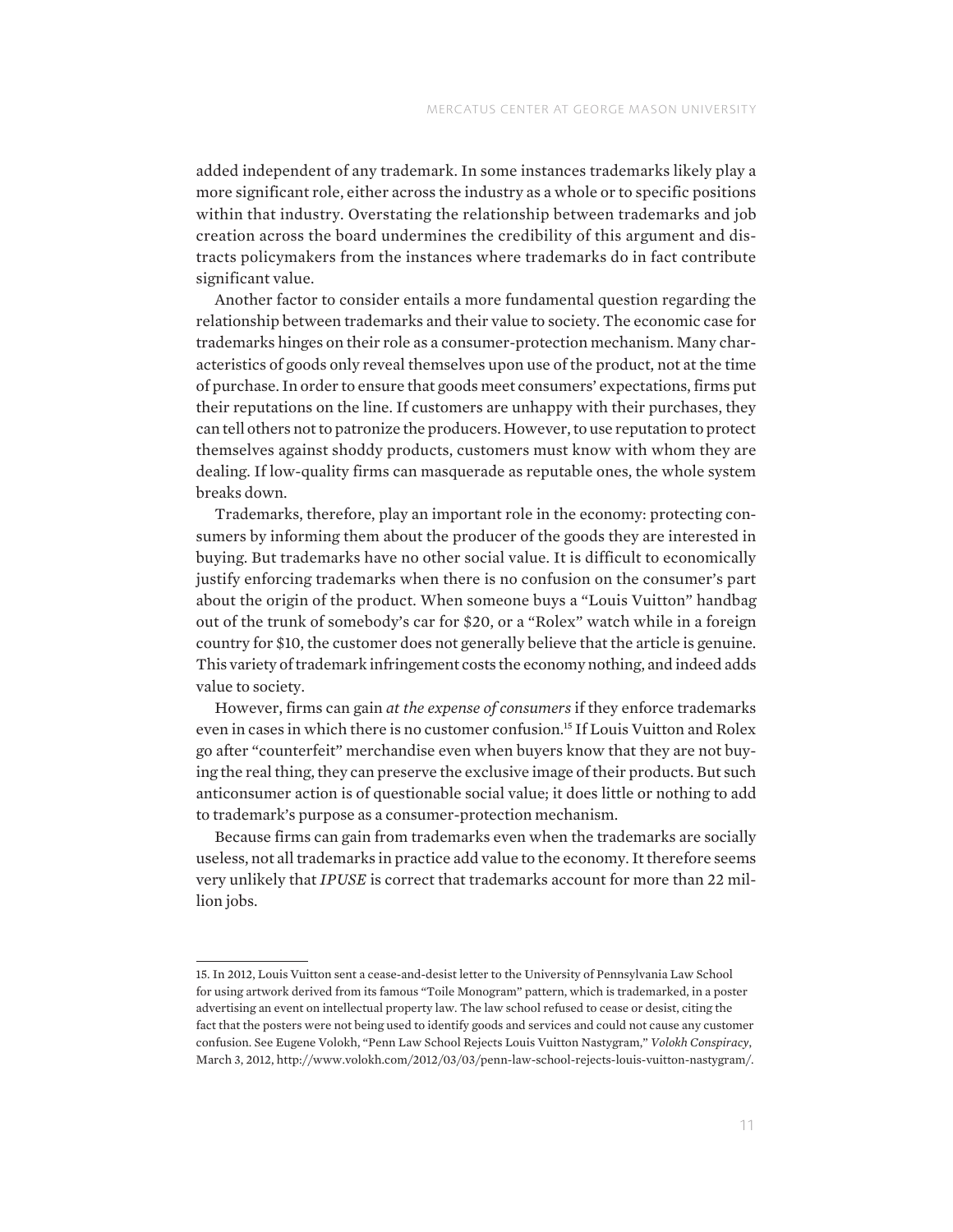#### PATENTS

BY PROVIDING A time-limited monopoly to inventors, patents both provide benefits to and impose costs on innovation. The benefits are well understood—inventors can recuperate the sunk costs of research and development by charging a higher price for their products when they are protected from competition from new entrants who could simply copy their innovations without making the same investment. Without protection, the inventors might never recover their investments in research and development, and therefore might be unwilling to invest in the first place.

The fact that patents also impose significant costs on innovation—and on society in general—is less recognized. At the most basic level, patents raise the price of patented goods to consumers, which reduces the amount that consumers have to spend on other goods. This reduction of consumer spending means a loss of jobs that otherwise could have existed.

At a deeper level, patents can also reduce innovation directly, because ideas build upon ideas. If innovation is cumulative, then past inventions are inputs into the next generation of ideas. Since patents raise the price of using past inventions, they can raise the cost of creating new innovative ideas, products, and services to the extent that such innovations build on rather than merely compete with patented ideas.

When innovation is cumulative, patents can lead to what Michael Heller has called "the tragedy of the anticommons."16 Suppose that a firm wants to bring an innovative new product to market, and the product relies on 1,000 different patents. If patent holders are each only willing to license their patents for 1 percent of the new product's revenue, then the firm will need to pay out 1,000 percent of its revenue in licensing fees. This is not a profitable proposition for the innovating firm, and therefore the product will not be made. The fact that patent holders are competing with each other for the revenues of follow-on innovation means that patents can discourage innovation as well as stimulate it.

These potential innovation costs of patents mean that patent strength can be too strong as well as too weak. The optimal level of patent protection will be enough to incentivize investment in new research and products while being careful not to impede follow-on research and new product development. This set of trade-offs is illustrated in figure 2, called the Tabarrok Curve. To the extent that patent protections are too strong, economic welfare, including production and employment, is reduced, not increased, by intellectual property at the margin. A study that only counts the number of jobs in IP-intensive industries will severely overstate employment due to patents if in fact patent law is too strong.

<sup>16.</sup> Michael A. Heller, "The Tragedy of the Anticommons: Property in the Transition from Marx to Markets," *Harvard Law Review* 111 (1998): 621–88.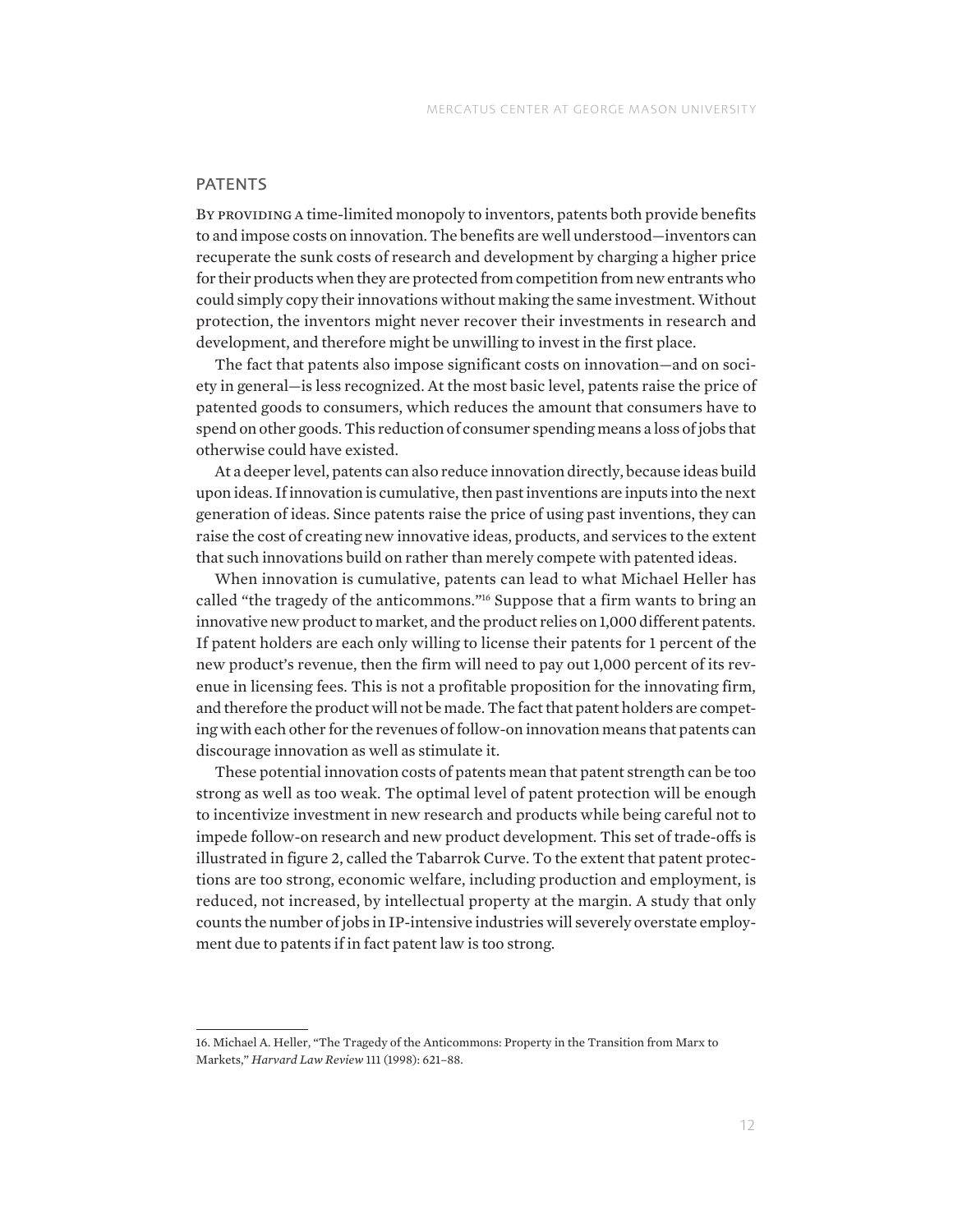

*Source: Eli Dourado and Alex Tabarrok, "Public Choice and Bloomington School Perspectives on Intellectual Property" (Working Paper No. 13-23, Mercatus Center at George Mason University, Arlington, VA, November 2013), 23, [http://](http://mercatus.org/publication/public-choice-and-bloomington-school-perspectives-intellectual-property-0) [mercatus.org/publication/public-choice-and-bloomington-school-perspectives-intellectual-property-0](http://mercatus.org/publication/public-choice-and-bloomington-school-perspectives-intellectual-property-0).*

There is good economic evidence that patent law is stronger than is optimal. Most broadly, there has been an explosion in the number of patents in recent years, and little visible economic benefit to show for it. If the US were on the left side of the Tabarrok Curve, then one would expect the quadrupling of the annual rate of patents granted in the past 30 years to correlate with a speedup in economic growth. In fact, economic growth has significantly slowed in the past 30 years. As Michele Boldrin and David Levine put it, "There is no empirical evidence that [patents] serve to increase innovation and productivity, unless productivity is identified with the number of patents awarded—which, as evidence shows, has no correlation with measured productivity."17

In addition, there is reason to believe that the Tabarrok Curve differs for different industries. Some industries, such as pharmaceuticals, produce higher social benefits when patent protection is relatively strong. Other industries that more intensively use patents as inputs into new products produce the highest social benefits when patent protection is very weak. In these industries, patent law is doing an especially large amount of harm. Edwin Mansfield provides survey evidence from an array of manufacturing industries that shows that different industries have widely varying benefits from patent protection.<sup>18</sup>

<sup>17.</sup> Michele Boldrin and David K. Levine, "The Case against Patents," *Journal of Economic Perspectives* 27  $(2013): 3.$ 

<sup>18.</sup> Edwin Mansfield, "Patents and Innovation: An Empirical Study," *Management Science* 32 (1986): 173–81.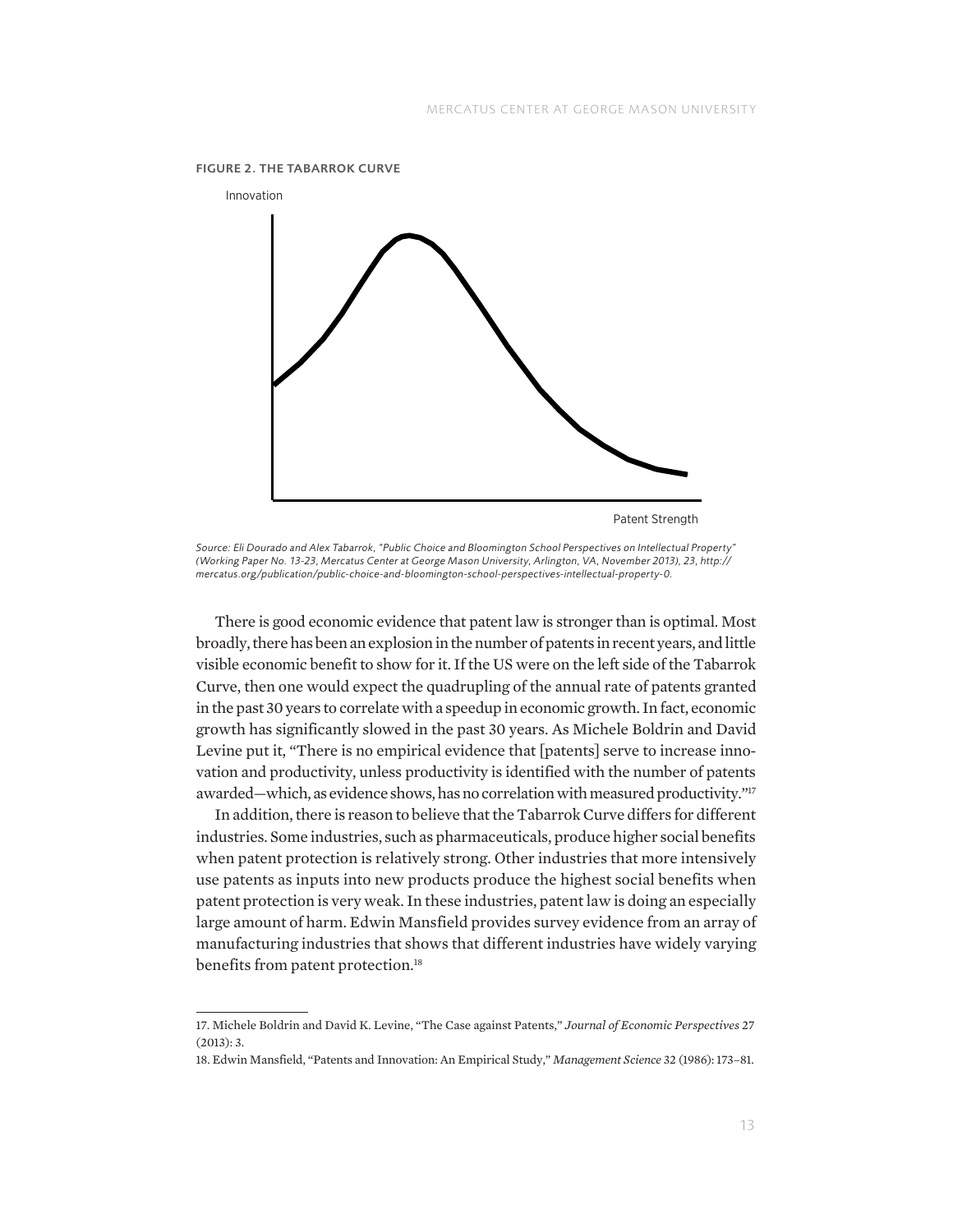Software is perhaps the industry that is most harmed by strong patent laws. In addition to being an industry in which the anticommons problem is highly applicable, software is inherently plagued by a problem of description. It is not immediately obvious how it is that new software innovations can be described in a way that clearly makes available to other inventors the information that the idea is patented. James Bessen and Michael Meurer note that software patents are particularly susceptible to "broad and fuzzy" language, unlike chemical patents, where formulas provide a complete and standardized description of the patent.19 Christina Mulligan and Timothy Lee note that this creates serious problems for patent search, making independent invention and inadvertent infringement inevitable.20 Bessen and Meurer find that the explosion of software-related patent litigation accounts for the majority of the "patent troll" problem, which imposes \$29 billion per year in direct costs<sup>21</sup> and \$83 billion in lost shareholder value according to Bessen, Jennifer Ford, and Meurer.<sup>22</sup> If software were a small part of the patent landscape, this might be an interesting footnote. But according to a report from the Government Accountability Office, software-related patents accounted for more than half of all patents in 2011, a proportion that is growing.<sup>23</sup> In other words, more than half of all patents may be more likely to kill jobs than create them.

*IPUSE* itself cites research providing evidence that further challenges the view that patents lead to job creation. Carnegie Mellon researchers surveyed managers of research-and-development labs regarding the efficacy of various means for capturing the benefits of intellectual property.24 On average, barely one-third of the industries surveyed considered patents "an effective mechanism for appropriating the returns to innovation" in products, and less than one-fourth reported patents as effective for appropriating the returns to process innovations.<sup>25</sup> On average, research-and-development managers reported secrecy, lead time, complementary sales/service, and complementary manufacturing as more effective than patents. *IPUSE* employs this research as a robustness test for the industries it identifies

<sup>19.</sup> James Bessen and Michael J. Meurer, *Patent Failure: How Judges, Bureaucrats, and Lawyers Put Innovators at Risk* (Princeton, NJ: Princeton University Press, 2009).

<sup>20.</sup> Christina Mulligan and Timothy B. Lee, "Scaling the Patent System," *NYU Annual Survey of American Law*, forthcoming.

<sup>21.</sup> James Bessen and Michael J. Meurer, "The Direct Costs from NPE Disputes," *Cornell Law Review*, forthcoming.

<sup>22.</sup> James Bessen, Jennifer L. Ford, and Michael J. Meurer, "The Private and Social Costs of Patent Trolls," *Regulation* 34 (2011).

<sup>23.</sup> US Government Accountability Office (GAO), "Intellectual Property: Assessing Factors That Affect Patent Infringement Litigation Could Help Improve Patent Quality" (2013), [http://www.gao.gov/assets](http://www.gao.gov/assets/660/657103.pdf) [/660/657103.pdf.](http://www.gao.gov/assets/660/657103.pdf)

<sup>24.</sup> Wesley M. Cohen, Richard R. Nelson, and John P. Walsh. "Protecting Their Intellectual Assets: Appropriability Conditions and Why U.S. Manufacturing Firms Patent (or Not)" (NBER Working Paper 7552, February 2000),<www.nber.org/papers/w7552>.

<sup>25.</sup> *IPUSE*, see table 2 at 10.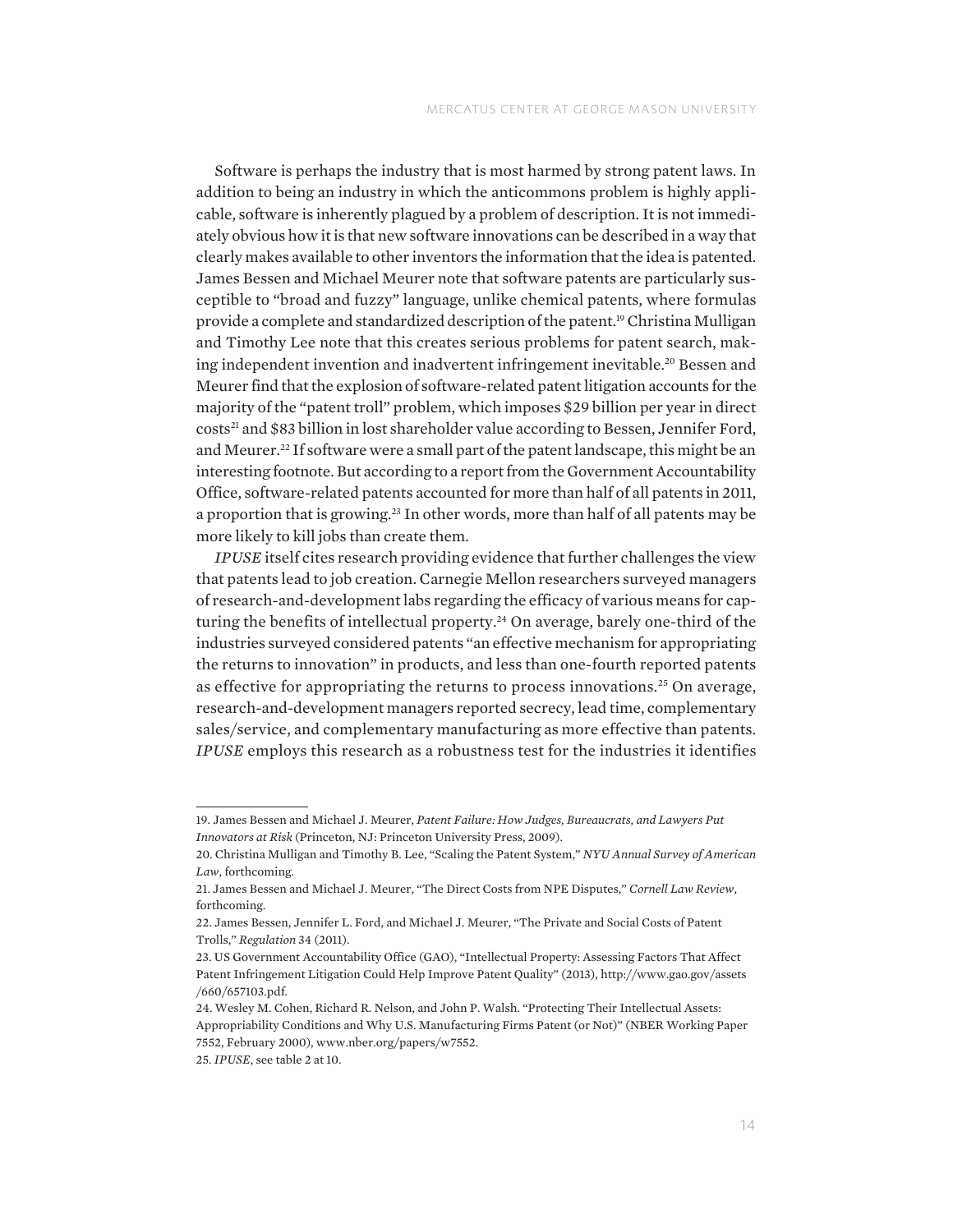as patent-intensive, but the results contradict its central thesis. The fact that industries view patents as one of the least effective mechanisms for appropriating returns to innovation undermines the arguments attributing so much job creation to patent protections.

#### COPYRIGHT

THE BENEFITS OF copyrights are similar to those of patents. Copyrights provide content creators with the opportunity to recoup the investment made during the creative process.26 Legal authority for US copyrights originated from the Constitution, which granted Congress the authority "to promote the Progress of Science and useful Arts, by securing for limited Times to Authors and Inventors the exclusive Right to their respective Writings and Discoveries."<sup>27</sup> The belief was that society would benefit in the long run if individuals were given a temporary monopoly over their creative works in the short run.

The interpretation of "for limited times" has evolved over the past two centuries. The Copyright Act of 1790 afforded authors protection for a period of 14 years, with the option of a single 14-year extension.<sup>28</sup> Since that time, Congress has extended the scope and length of protection numerous times—to 95 years for corporate authors publishing immediately. In each instance, Congress even extended the length of protection retroactively to existing works.<sup>29</sup> As it relates to the question of job creation, it's difficult to imagine that the changes to copyright length have led to any direct employment gains or other social benefits. In fact the exact opposite seems more plausible, as most sales of copyrighted material occur well within the first 14 years following publication.<sup>30</sup> The retroactive extensions constituted an enormous wealth transfer from consumers and current innovators to existing content owners. They were not about providing necessary incentives to creation, but about rewarding a small group of individuals at the expense of the broader public.

What can be said of the statistics regarding copyright infringement and its impact on US employment? For instance, *The IP Commission Report*, citing Stephen E.

<sup>26.</sup> Copyrights were originally only granted to US citizens and works created within US-owned territory. See US Copyright Act of 1790, §§ 1, 5.

<sup>27.</sup> U.S. Const. art. I, § 8, cl. 8.

<sup>28.</sup> US Copyright Act of 1790, § 1.

<sup>29.</sup> Eli Dourado and Alex Tabarrok, "Public Choice and Bloomington School Perspectives on Intellectual Property" (Working Paper No. 13-23, Mercatus Center at George Mason University, Arlington, VA, November 2013), 9–10, [http://mercatus.org/publication/public-choice-and-bloomington-school](http://mercatus.org/publication/public-choice-and-bloomington-school-perspectives-intellectual-property-0) [-perspectives-intellectual-property-0](http://mercatus.org/publication/public-choice-and-bloomington-school-perspectives-intellectual-property-0).

<sup>30.</sup> Siva Vaidhyanathan, *Copyrights and Copywrongs: The Rise of Intellectual Property and How It Threatens Creativity* (New York: New York University Press, 2003). Tom W. Bell advocates returning to the Founders' original copyright policy, including the original term of 14 years, renewable once. Tom W. Bell, *Intellectual Privilege: Copyright, Common Law, and the Common Good* (Arlington, VA: Mercatus Center at George Mason University, 2014).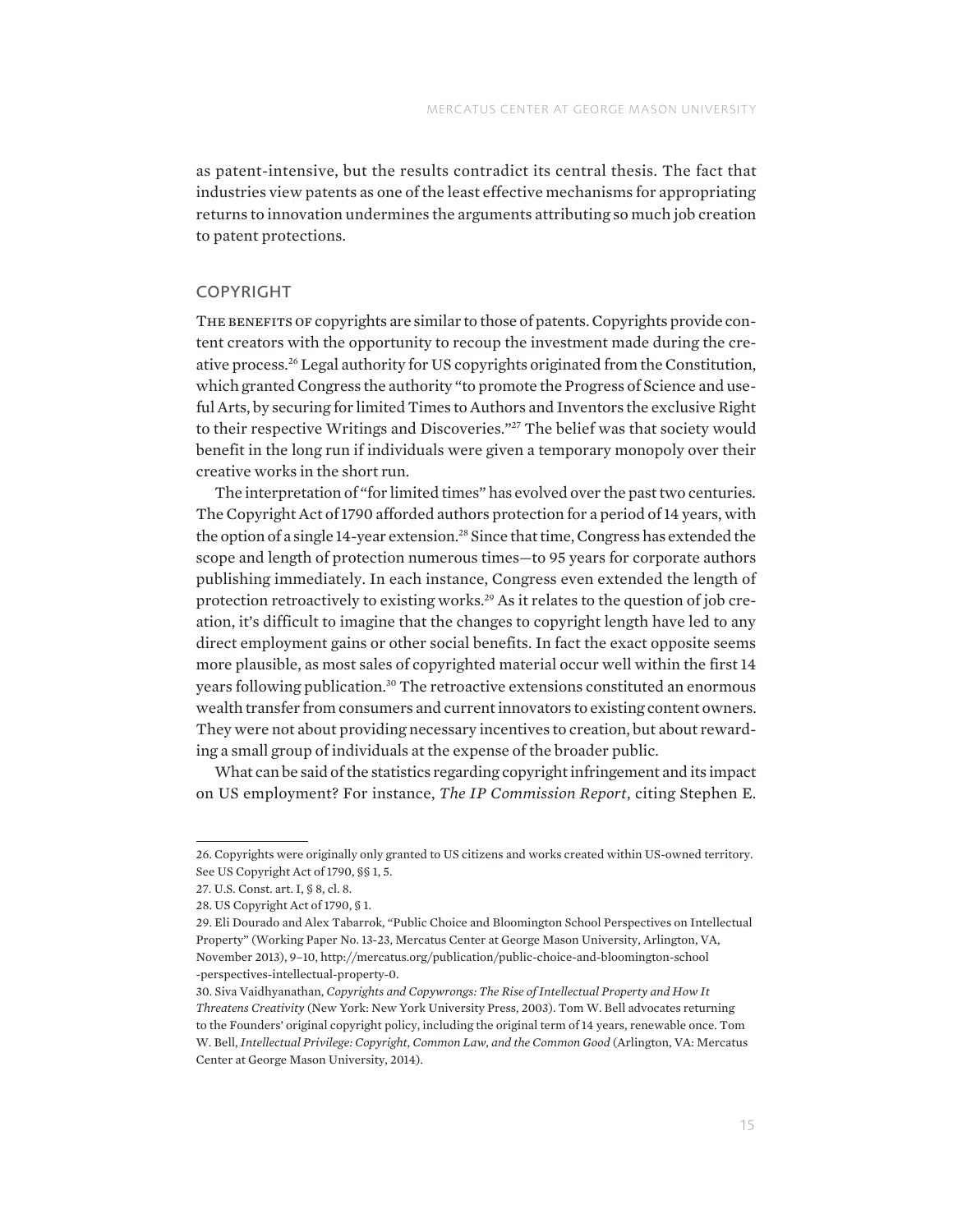Siwek, suggests that the US economy loses \$20.5 billion due to movie piracy and \$12.5 billion due to music piracy on an annual basis.<sup>31</sup>

One challenge to estimating the true costs of piracy-related losses involves a concept known as the substitution rate.<sup>32</sup> Such loss estimates are generally based on the full retail price of the product and the full number of estimated units pirated, providing a total based on a one-to-one rate of substitution of legal goods for illegal goods. However, this turns out to be a highly improbable assumption.33 As a result, it is not clear that stronger IP rights would generate a significant increase in the sales of nonpirated goods, and consequently may not have much of an effect on copyrightrelated employment.

Further complicating the matter is the potential for content creators and distributors to actually benefit from the availability of copyrighted work at no cost to end users. This possibility proves particularly relevant in the case of music artists, who can benefit significantly from global audiences accessing their work at low or no costs. Up-and-coming musicians can be discovered and build a fan base around the world at speeds and in ways that would be impossible under stricter IP approaches. Not only do artists benefit from "going viral," but media companies benefit as well: the phenomenon allows companies to readily discover new talent, ascertain valuable information about consumer preferences, and efficiently promote other profitable products to large audiences.

The numbers asserted in support of stronger copyright protections may appear impressive, but their substance remains questionable. They generally appear to overstate the costs of piracy while understating or completely ignoring the benefits of looser restrictions. As a result, the advocates of stronger copyright protection often grossly overstate the employment effects of their policy recommendations.

#### **CONCLUSION**

Reports that attempt to draw a strong link between US intellectual property and job creation usually fail to address many aspects of this complex issue. These campaigns commonly treat jobs as ends in themselves—they rarely stop to ask whether the jobs that would be created by stronger IP protections would actually benefit society.

Proponents of the IP-created-jobs argument also tend to underestimate the extent to which resources not spent on IP-protected products are spent elsewhere. Other issues aside, this means that stronger IP protection is more likely to change the distribution of employment than the overall number of jobs.

31. *IP Commission Report*, 52. See also Stephen E. Siwek, "The True Cost of Sound Recording Piracy to the U.S. Economy" (Policy Report 188, Institute for Policy Innovation, Lewisville, TX, August 2007). 32. GAO, "Intellectual Property: Observations on Efforts to Quantify the Economic Effects of Counterfeit or Pirated Goods" (report to congressional committees, GAO-10-423, April 2010), 17.

33. Ibid.